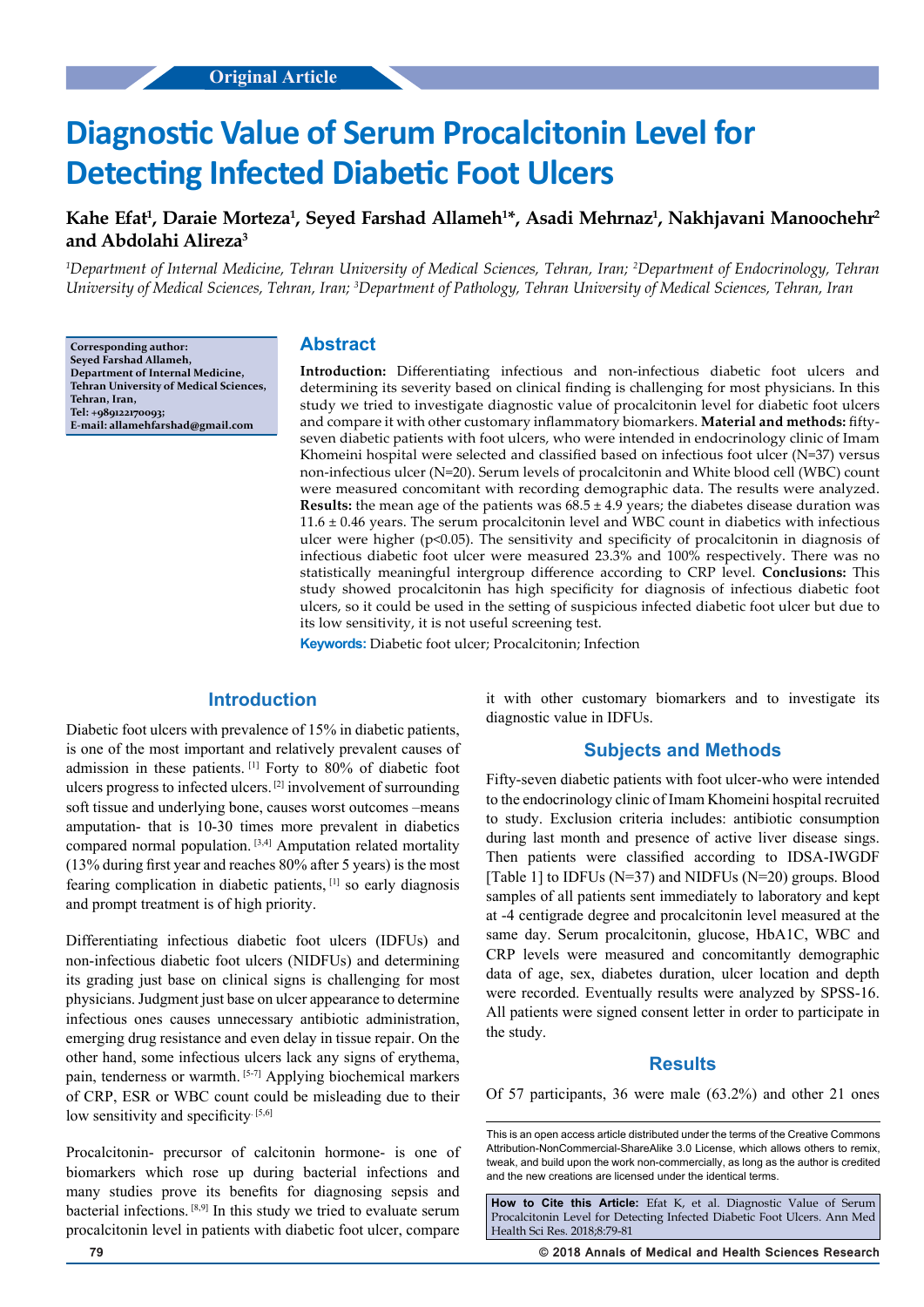| Table 1: IWGDF/IDSA classification for diabetic foot ulcers.                                                                                                                                                                                                                                                                                                                                                                                                                                                                                                                                                                                                        |                                     |
|---------------------------------------------------------------------------------------------------------------------------------------------------------------------------------------------------------------------------------------------------------------------------------------------------------------------------------------------------------------------------------------------------------------------------------------------------------------------------------------------------------------------------------------------------------------------------------------------------------------------------------------------------------------------|-------------------------------------|
| Clinical classification of infection, with definitions                                                                                                                                                                                                                                                                                                                                                                                                                                                                                                                                                                                                              | <b>IWGDF/IDSA</b><br>classification |
| No systemic or local symptoms or signs of infection                                                                                                                                                                                                                                                                                                                                                                                                                                                                                                                                                                                                                 | 1 (Uninfected)                      |
| - At least 2 of the following items are present: • Local swelling or indurations, • Erythema > 0.5 cm* around the wound, •<br>Local tenderness or pain, • Local warmth, • Purulent discharge<br>Other causes of an inflammatory response of the skin should be excluded (e.g., trauma, gout, acute Charcot neuro-<br>osteoarthropathy, fracture, thrombosis, venous stasis)<br>- Infection involving only the skin or subcutaneous tissue (without involvement of deeper tissues and without systemic<br>manifestations as described below).<br>- Any erythema present extends < 2 cm <sup>*</sup> around the wound<br>- No systemic signs or symptoms of infection | 2 (Mild infection)                  |
| - Infection involving structures deeper than skin and subcutaneous tissues (e.g., bone, joint, tendon, muscle) or erythema<br>extending >2 cm <sup>*</sup> from the wound margin.<br>- No systemic signs or symptoms of infection                                                                                                                                                                                                                                                                                                                                                                                                                                   | 3 (Moderate infection)              |
| - Any foot infection with the systemic inflammatory response syndrome (SIRS), as manifested by ≥2 of the following:<br>Temperature >38° or <36° Celsius, • Heart rate >90 beats/minute, • Respiratory rate >20 breaths/minute or PaCO2 < 4.3<br>kPa (32 mmHg), $\cdot$ White blood cell count >12,000 or <4,000/mm3, or >10% immature (band) forms                                                                                                                                                                                                                                                                                                                  | 4 (Severe infection)                |

| Table 2: Patient's demographic data.     |      |                  |                                                                                                                                           |         |  |  |  |
|------------------------------------------|------|------------------|-------------------------------------------------------------------------------------------------------------------------------------------|---------|--|--|--|
| <b>Variables</b>                         |      |                  | Patients with Infectious diabetic foot ulcer (N=37) Patients with Non-Infectious diabetic foot ulcer (N=20)                               | p-value |  |  |  |
| Age (years)                              |      | $68.2 \pm 4.4$   | $67.3 \pm 5.6$                                                                                                                            | >0.05   |  |  |  |
| Gender (number)                          | Male | 24(69.4%)        | 12(60%)                                                                                                                                   | >0.05   |  |  |  |
|                                          |      | Female 13(35.1%) | $8(40\%)$                                                                                                                                 |         |  |  |  |
| Diabetes disease duration $11.9 \pm 0.5$ |      |                  | $1.9 \pm 10.9$                                                                                                                            | >0.05   |  |  |  |
| HbA1C (%)                                |      | $9.02 \pm 1.02$  | $8.8 \pm 1.02$                                                                                                                            | >0.05   |  |  |  |
| <b>Smokers</b>                           |      | 10(27%)          | $8(40\%)$                                                                                                                                 | >0.05   |  |  |  |
| History of foot ulcer                    |      | 20(54.1%)        | 9(45%)                                                                                                                                    | >0.05   |  |  |  |
| Retinopathy                              |      | 12(32.4%)        | 5(25%)                                                                                                                                    | >0.05   |  |  |  |
| nephropathy                              |      | 11(29.7%)        | 4(20%)                                                                                                                                    | >0.05   |  |  |  |
|                                          |      |                  | Results are shown as mean ± standard deviation and reveal that there were no intergroup statistically significant differences considering |         |  |  |  |

Results are shown as mean ± standard deviation and reveal that there were no intergroup statistically significant differences considering demographic data.

| Table 3: Comparing inflammatory biomarker in study groups. |                           |                                                        |                                                                                                                                                       |           |  |  |  |
|------------------------------------------------------------|---------------------------|--------------------------------------------------------|-------------------------------------------------------------------------------------------------------------------------------------------------------|-----------|--|--|--|
| <b>Variables</b>                                           |                           | Patients with Infectious diabetic foot ulcer<br>(N=37) | Patients with Non-Infectious diabetic foot<br>ulcer $(N=20)$                                                                                          | P-value   |  |  |  |
| WBC (mI)                                                   |                           | $10807 \pm 2898$                                       | $8187 \pm 3116$                                                                                                                                       | $< 0.05*$ |  |  |  |
| $CRP$ (mg/l)                                               |                           | $6.2 \pm 2.0$                                          | $5.8 \pm 4.01$                                                                                                                                        | >0.05     |  |  |  |
| SIRS positive                                              |                           | 7(18.9%)                                               | $0(0\%)$                                                                                                                                              | $< 0.05*$ |  |  |  |
| Procalcitonin (number)                                     | $\geq$ 0.5 ng/ml 7(18.9%) |                                                        | $0(0\%)$                                                                                                                                              | $< 0.05*$ |  |  |  |
|                                                            |                           | $30(81.1\%)$                                           | 20(100%)                                                                                                                                              |           |  |  |  |
| CRP.                                                       |                           |                                                        | Results are shown as mean ± standard deviation. All inflammatory markers were statistically higher in patients with infectious diabetic ulcer, except |           |  |  |  |

were female (8.36%). The average age was  $56.8 \pm 9.4$  (56 to 78) years. 6.31% were smokers, 3.26% had nephropathy and 8.29% had retinopathy [Table 2]. In our study group the most prevalent site of ulcers were thumb and metatarsus (4.47% and 7.33%).

Inflammatory biomarkers assessments revealed higher WBC count in IDFUs compare with NIDFUs  $(p<0.05)$ , this result was also true for systemic inflammatory response syndrome (SIRS) signs as none of NIDFUs had SIRS signs. There was no intergroup statistically significant difference according to CRP level [Table 3].

Although average disease duration, smoker patients, previous foot ulcers, retinopathy and nephropathy were higher in IDFUs group, but these associations were not significant [Table 2].

As procalcitonin test kit, measure its level semi-quantitatively, level lower and higher than 0.5 ng/ml were considered negative and positive respectively. Positive results were found just in patients with infected ulcer and procalcitonin were negative in

all patients having noninfectious ulcers. There were considerable association with procalcitonin concentration and infectious diabetic ulcers [Table 3] in this study procalcitonin sensitivity and specificity in diagnosis of infectious diabetic ulcer measured 23.3% and 100% respectively and positive predictive value 0f 100% and negative predictive value of 40%.

## **Discussion**

This study revealed benefits of using WBC count, serum procalcitonin and also SIRS criteria for diagnosis of infectious diabetic foot ulcer but not CRP.

Uzun et al. at 2007, studied 27 diabetic patients with infectious foot ulcers, 22 patients without infectious ulcer and control group consists of diabetics without foot ulcers and showed that if we consider higher procalcitonin level cut-off, the test sensitivity reduces but specificity increases. [10]

In 2008 "Jeandrot" and coworkers studied 70 diabetic patients had infectious foot ulcers and 23 noninfectious foot ulcers